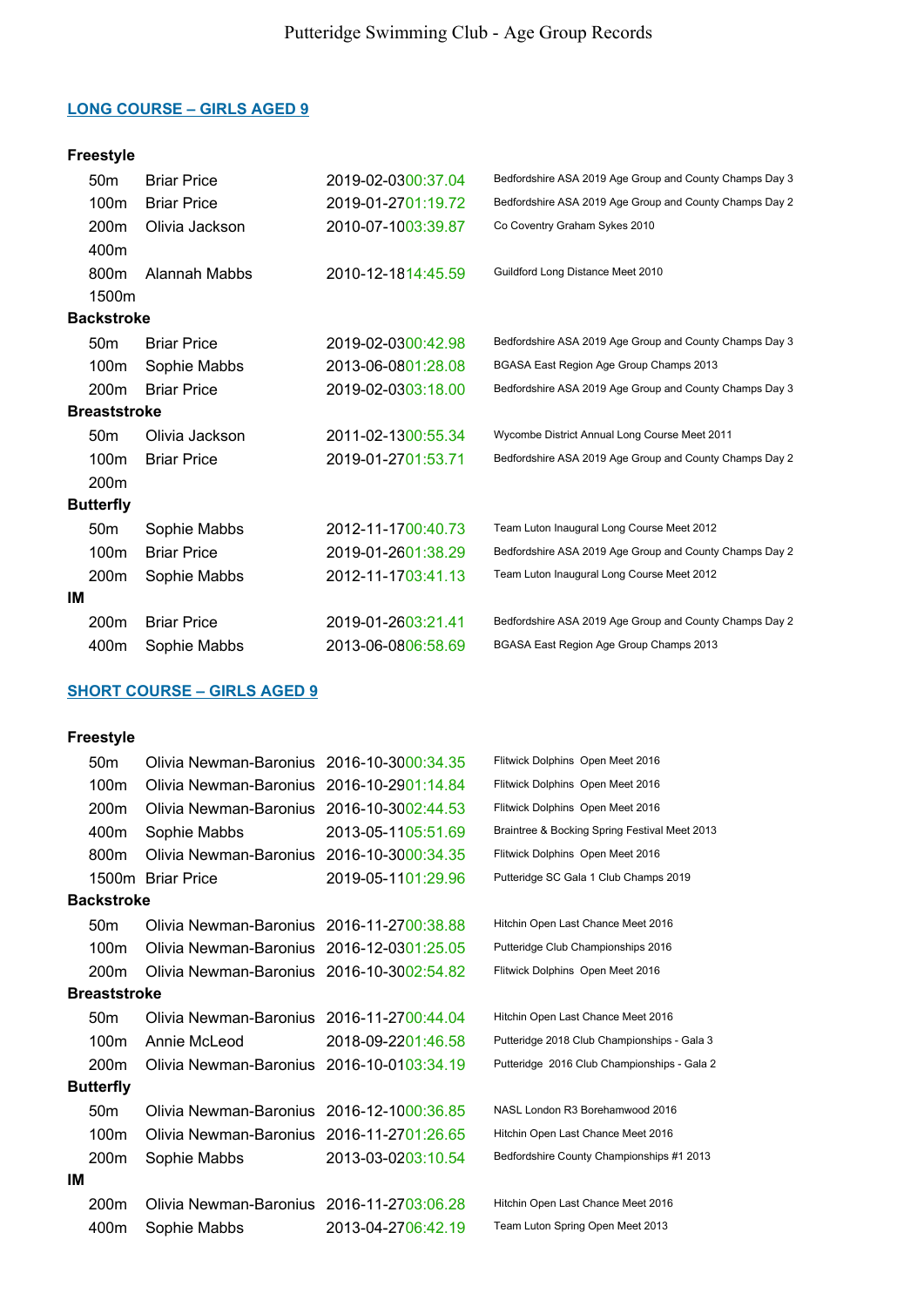### Freestyle

|    | 50 <sub>m</sub>     | Masie Emerton                             | 2019-02-0300:32.83 | Bedfordshire ASA 2019 Age Group and County Champs Day 3       |
|----|---------------------|-------------------------------------------|--------------------|---------------------------------------------------------------|
|    | 100 <sub>m</sub>    | Masie Emerton                             | 2019-01-2701:13.19 | Bedfordshire ASA 2019 Age Group and County Champs Day 2       |
|    | 200 <sub>m</sub>    | <b>Briar Price</b>                        | 2020-03-1402:38.89 | Putteridge Spring Long Course National Qualifier 2020         |
|    | 400m                | Sophie Mabbs                              | 2014-01-1805:34.58 | Exeter January Meet 2014                                      |
|    | 800m                |                                           |                    |                                                               |
|    | 1500m               |                                           |                    |                                                               |
|    | <b>Backstroke</b>   |                                           |                    |                                                               |
|    | 50 <sub>m</sub>     | Olivia Newman-Baronius 2017-04-1600:37.47 |                    | Team Luton April Long Course Meet 2017                        |
|    | 100 <sub>m</sub>    | Grace Robinson                            | 2020-01-2501:21.87 | Bedfordshire ASA 2020 Age Group and County Champs - Weekend 1 |
|    | 200 <sub>m</sub>    | Sophie Mabbs                              | 2014-01-1902:52.72 | Exeter January Meet 2014                                      |
|    | <b>Breaststroke</b> |                                           |                    |                                                               |
|    | 50 <sub>m</sub>     | Olivia Newman-Baronius 2017-09-0200:41.28 |                    | Bedfordshire ASA Junior County Competition 2017               |
|    | 100 <sub>m</sub>    | Masie Emerton                             | 2019-05-2501:30.96 | Swim England East Region Long Course Champs 2019              |
|    | 200 <sub>m</sub>    | Olivia Newman-Baronius 2017-04-1603:23.12 |                    | Team Luton April Long Course Meet 2017                        |
|    | <b>Butterfly</b>    |                                           |                    |                                                               |
|    | 50 <sub>m</sub>     | Sophie Mabbs                              | 2014-04-2600:34.35 | National Arena League 'B' Final 2014                          |
|    | 100 <sub>m</sub>    | Olivia Newman-Baronius 2017-04-1501:23.80 |                    | Team Luton April Long Course Meet 2017                        |
|    | 200 <sub>m</sub>    | Olivia Newman-Baronius 2017-01-2803:28.82 |                    | Bedfordshire ASA 2017 Age Group & County Champs Day 2         |
| IМ |                     |                                           |                    |                                                               |
|    | 200 <sub>m</sub>    | Olivia Newman-Baronius 2017-04-1502:59.46 |                    | Team Luton April Long Course Meet 2017                        |
|    | 400m                | Sophie Mabbs                              | 2013-11-1606:45.97 | Team Luton Autumn LC Open Meet 2013                           |

#### SHORT COURSE – GIRLS AGED 10

|    | 50 <sub>m</sub>     | Olivia Newman-Baronius 2017-11-0400:31.44 |                    | Putteridge 2017 Club Championships - Gala 2    |
|----|---------------------|-------------------------------------------|--------------------|------------------------------------------------|
|    | 100m                | Olivia Newman-Baronius 2017-10-2801:10.54 |                    | Putteridge 2017 Club Championships - Gala 1    |
|    | 200m                | Olivia Newman-Baronius 2017-12-1602:31.18 |                    | Putteridge 2017 Club Championships - Gala 3    |
|    | 400m                | Masie Emerton                             | 2019-05-1105:19.93 | Putteridge SC Gala 1 Club Champs 2019          |
|    | 800 <sub>m</sub>    | Olivia Newman-Baronius 2017-09-2411:46.29 |                    | Team Luton Autumn Short Course Meet 2017       |
|    | 1500m               |                                           |                    |                                                |
|    | <b>Backstroke</b>   |                                           |                    |                                                |
|    | 50 <sub>m</sub>     | Olivia Newman-Baronius 2017-12-1600:35.33 |                    | Putteridge 2017 Club Championships - Gala 3    |
|    | 100m                | Olivia Newman-Baronius 2017-11-0401:20.55 |                    | Putteridge 2017 Club Championships - Gala 2    |
|    | 200 <sub>m</sub>    | Olivia Newman-Baronius 2017-10-2802:53.21 |                    | Putteridge 2017 Club Championships - Gala 1    |
|    | <b>Breaststroke</b> |                                           |                    |                                                |
|    | 50 <sub>m</sub>     | Olivia Newman-Baronius 2017-10-2800:40.16 |                    | Putteridge 2017 Club Championships - Gala 1    |
|    | 100 <sub>m</sub>    | Olivia Newman-Baronius 2017-11-2501:25.61 |                    | Watford November 2017 County Qualifier         |
|    | 200 <sub>m</sub>    | Olivia Newman-Baronius 2017-11-2603:07.27 |                    | Watford November 2017 County Qualifier         |
|    | <b>Butterfly</b>    |                                           |                    |                                                |
|    | 50 <sub>m</sub>     | Olivia Newman-Baronius 2017-11-1100:34.70 |                    | NASL - London Rounds 2017 - Division 1 & 2 R2  |
|    | 100m                | Olivia Newman-Baronius 2017-11-1101:19.70 |                    | NASL - London Rounds 2017 - Division 1 & 2 R2  |
|    | 200 <sub>m</sub>    | Sophie Mabbs                              | 2013-12-2903:06.48 | City of Canterbury SC Christmas Open Gala 2013 |
| IМ |                     |                                           |                    |                                                |
|    | 200 <sub>m</sub>    | Olivia Newman-Baronius 2017-11-2502:47.24 |                    | Watford November 2017 County Qualifier         |
|    | 400m                | Olivia Newman-Baronius 2017-10-2206:10.27 |                    | Flitwick Dolphins Open Meet 2017               |
|    |                     |                                           |                    |                                                |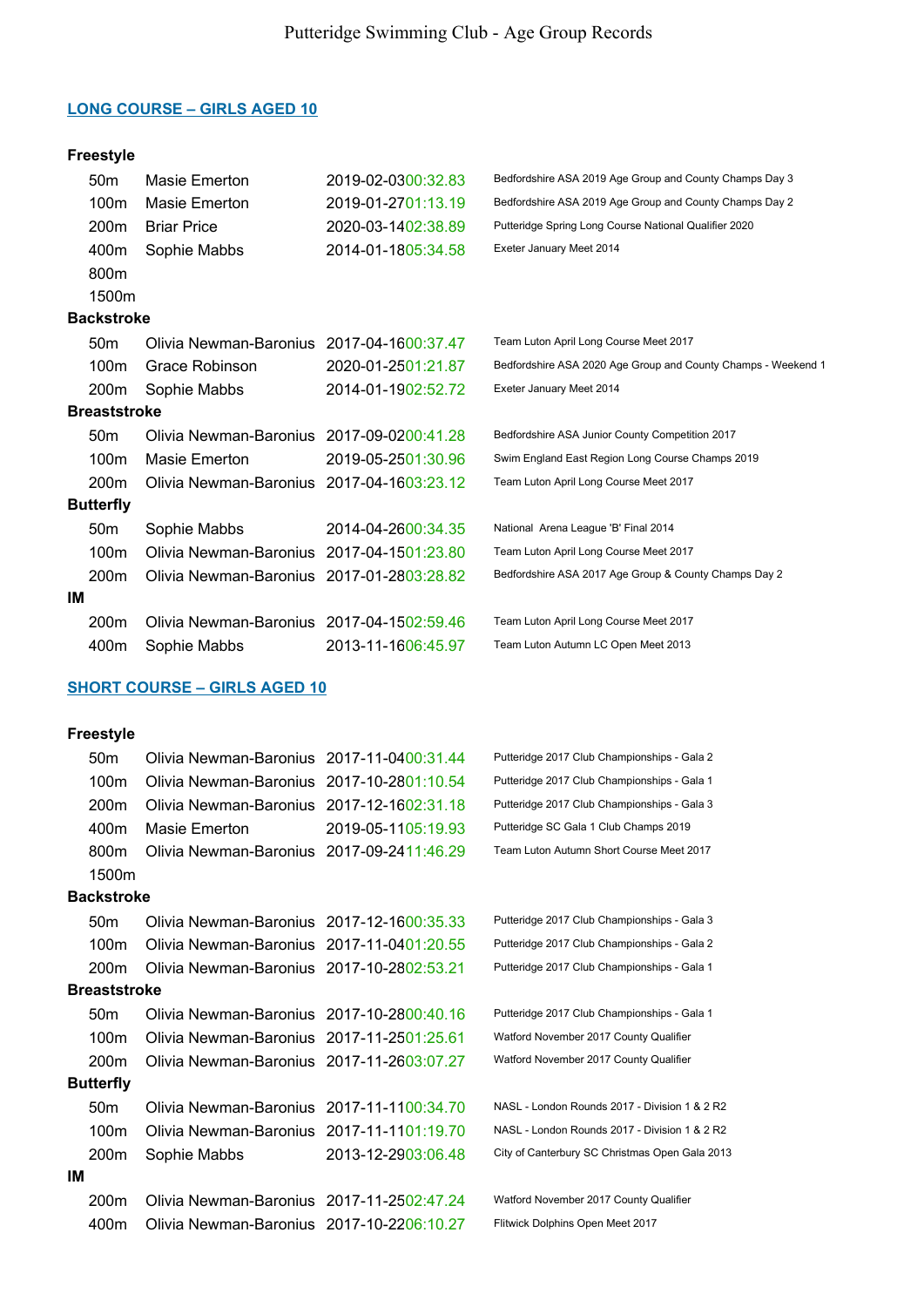# Freestyle

|    | 50 <sub>m</sub>  | Masie Emerton                             | 2020-03-1400:29.69 | Putteridge Spring Long Course National Qualifier 2020         |
|----|------------------|-------------------------------------------|--------------------|---------------------------------------------------------------|
|    | 100m             | Masie Emerton                             | 2020-01-2601:05.17 | Bedfordshire ASA 2020 Age Group and County Champs - Weekend 1 |
|    | 200m             | Masie Emerton                             | 2020-03-1402:24.49 | Putteridge Spring Long Course National Qualifier 2020         |
|    | 400m             | Masie Emerton                             | 2020-01-2605:11.96 | Bedfordshire ASA 2020 Age Group and County Champs - Weekend 1 |
|    | 800 <sub>m</sub> | Masie Emerton                             | 2020-03-1510:36.30 | Putteridge Spring Long Course National Qualifier 2020         |
|    | 1500m            |                                           |                    |                                                               |
|    | Backstroke       |                                           |                    |                                                               |
|    | 50 <sub>m</sub>  | Olivia Newman-Baronius                    | 2018-05-2800:35.17 | East Swimming Long Course Championships 2018 Day 2            |
|    | 100m             | Masie Emerton                             | 2020-01-2501:17.37 | Bedfordshire ASA 2020 Age Group and County Champs - Weekend 1 |
|    | 200 <sub>m</sub> | Sophie Mabbs                              | 2015-05-1702:44.00 | ASASWR Summer Championships 2015                              |
|    | Breaststroke     |                                           |                    |                                                               |
|    | 50 <sub>m</sub>  | Lucy Buckingham                           | 2018-02-0300:37.75 | Bedfordshire 2018 Age Group & County Champs Day 2             |
|    | 100m             | Lucy Buckingham                           | 2018-01-2801:25.57 | Bedfordshire 2018 Age Group & County Champs                   |
|    | 200 <sub>m</sub> | Olivia Newman-Baronius 2018-02-0403:07.94 |                    | Bedfordshire 2018 Age Group & County Champs Day 2             |
|    | <b>Butterfly</b> |                                           |                    |                                                               |
|    | 50 <sub>m</sub>  | Sophie Mabbs                              | 2015-04-2600:32.39 | National Arena Swimming League 46th Cup Final 2015            |
|    | 100m             | Sophie Mabbs                              | 2015-05-1701:13.83 | ASASWR Summer Championships 2015                              |
|    | 200m             |                                           |                    |                                                               |
| ΙM |                  |                                           |                    |                                                               |
|    | 200m             | Olivia Newman-Baronius 2018-05-2602:44.66 |                    | East Swimming Long Course Championships 2018 Day 2            |
|    | 400m             | Olivia Newman-Baronius 2018-05-2705:50.69 |                    | East Swimming Long Course Championships 2018 Day 2            |

# SHORT COURSE – GIRLS AGED 11

|                     | 50 <sub>m</sub>   | Olivia Newman-Baronius 2018-12-0900:28.94 |                    | Hemel Hempstead Alan Doyle Memorial Sprint Meet 2018    |
|---------------------|-------------------|-------------------------------------------|--------------------|---------------------------------------------------------|
|                     | 100m              | Olivia Newman-Baronius                    | 2018-12-0801:04.12 | The NASL - London - Rounds 2018 - Div 1 & 2 Round 3     |
|                     | 200 <sub>m</sub>  | Olivia Newman-Baronius                    | 2018-09-2202:22.45 | Putteridge 2018 Club Championships - Gala 3             |
|                     | 400m              | Olivia Newman-Baronius                    | 2018-10-2004:59.30 | Flitwick Dolphins Open Meet 2018                        |
|                     | 800m              | Masie Emerton                             | 2019-12-0110:41.43 | Putteridge Winter Short Course County Qualifier 2019    |
|                     |                   | 1500m Holly Larbey                        | 2019-11-3022:51.49 | Putteridge Winter Short Course County Qualifier 2019    |
|                     | <b>Backstroke</b> |                                           |                    |                                                         |
|                     | 50 <sub>m</sub>   | Olivia Newman-Baronius 2018-12-0900:32.65 |                    | Hemel Hempstead Alan Doyle Memorial Sprint Meet 2018    |
|                     | 100m              | Olivia Newman-Baronius 2018-09-2201:14.50 |                    | Putteridge 2018 Club Championships - Gala 3             |
|                     | 200 <sub>m</sub>  | Olivia Newman-Baronius 2018-06-2302:40.07 |                    | Putteridge 2018 Club Championships - Gala 2             |
| <b>Breaststroke</b> |                   |                                           |                    |                                                         |
|                     | 50 <sub>m</sub>   | Olivia Newman-Baronius 2018-11-0400:36.57 |                    | Swim England East Region Short Course Championship 2018 |
|                     | 100 <sub>m</sub>  | Olivia Newman-Baronius 2018-09-2201:23.71 |                    | Putteridge 2018 Club Championships - Gala 3             |
|                     | 200 <sub>m</sub>  | Olivia Newman-Baronius 2018-10-2002:59.59 |                    | Flitwick Dolphins Open Meet 2018                        |
|                     | <b>Butterfly</b>  |                                           |                    |                                                         |
|                     | 50 <sub>m</sub>   | Olivia Newman-Baronius 2018-12-0900:31.43 |                    | Hemel Hempstead Alan Doyle Memorial Sprint Meet 2018    |
|                     | 100m              | Olivia Newman-Baronius 2018-12-0801:10.70 |                    | The NASL - London - Rounds 2018 - Div 1 & 2 Round 3     |
|                     | 200 <sub>m</sub>  | Olivia Newman-Baronius 2018-10-2102:47.43 |                    | Flitwick Dolphins Open Meet 2018                        |
| IΜ                  |                   |                                           |                    |                                                         |
|                     | 200 <sub>m</sub>  | Olivia Newman-Baronius 2018-10-0602:39.25 |                    | Putteridge Club Championships Gala 4 2018               |
|                     | 400m              | Olivia Newman-Baronius 2018-06-2305:37.53 |                    | Putteridge 2018 Club Championships - Gala 2             |
|                     |                   |                                           |                    |                                                         |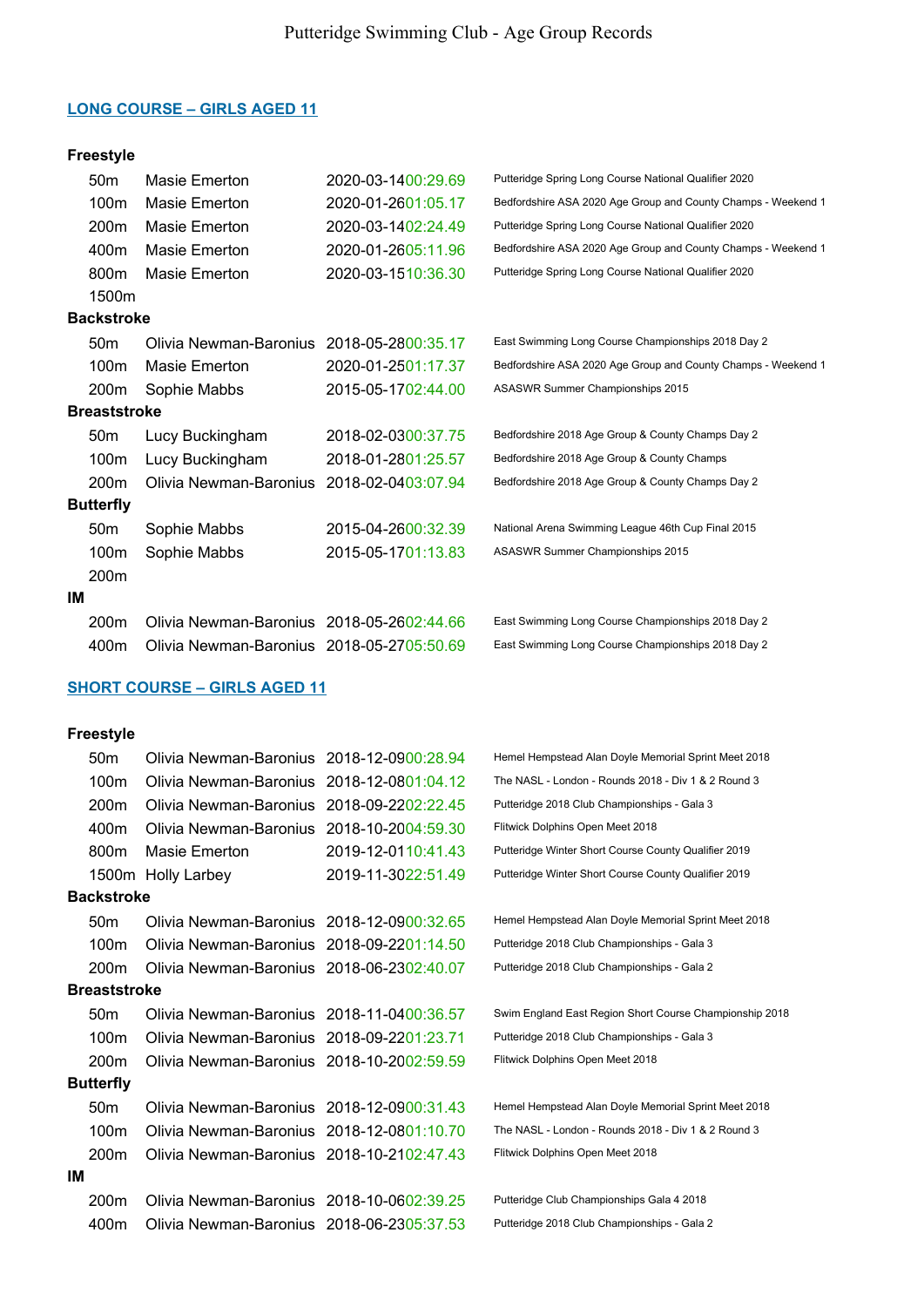# Freestyle

|     | 50 <sub>m</sub>     | Olivia Newman-Baronius                    | 2019-02-0300:29.11 | Bedfordshire ASA 2019 Age Group and County Champs Day 3         |
|-----|---------------------|-------------------------------------------|--------------------|-----------------------------------------------------------------|
|     | 100m                | Olivia Newman-Baronius 2019-09-2201:05.31 |                    | Bedfordshire Junior Intercounty Competition 2019                |
|     | 200 <sub>m</sub>    | Annie McLeod                              | 2021-08-0702:23.07 | British Swimming Festival of Swimming East Region (London) 2021 |
|     | 400m                | Olivia Newman-Baronius                    | 2019-01-2705:05.34 | Bedfordshire ASA 2019 Age Group and County Champs Day 2         |
|     | 800m                | Lucy Buckingham                           | 2019-01-2510:54.44 | Bedfordshire ASA 2019 Age Group and County Champs Day 2         |
|     | 1500m               |                                           |                    |                                                                 |
|     | <b>Backstroke</b>   |                                           |                    |                                                                 |
|     | 50 <sub>m</sub>     | Olivia Newman-Baronius 2019-05-2700:33.20 |                    | Swim England East Region Long Course Champs 2019                |
|     | 100 <sub>m</sub>    | Olivia Newman-Baronius 2019-01-2601:13.26 |                    | Bedfordshire ASA 2019 Age Group and County Champs Day 2         |
|     | 200 <sub>m</sub>    | Sophie Mabbs                              | 2016-03-1202:43.86 | Wycombe Inaugural LC Premier Meet 2016                          |
|     | <b>Breaststroke</b> |                                           |                    |                                                                 |
|     | 50 <sub>m</sub>     | Adeola Akande                             | 2020-02-0100:35.87 | Bedfordshire ASA 2020 Age Group and County Champs - Weekend 2   |
|     | 100m                | Lucy Buckingham                           | 2019-01-2701:21.37 | Bedfordshire ASA 2019 Age Group and County Champs Day 2         |
|     | 200 <sub>m</sub>    | Olivia Newman-Baronius 2019-03-3103:01.36 |                    | Team Luton March Open Meet 2019                                 |
|     | <b>Butterfly</b>    |                                           |                    |                                                                 |
|     | 50 <sub>m</sub>     | Olivia Newman-Baronius 2019-08-0400:30.09 |                    | Swim England National Summer Meet 2019                          |
|     | 100m                | Olivia Newman-Baronius 2019-05-2701:07.24 |                    | Swim England East Region Long Course Champs 2019                |
|     | 200 <sub>m</sub>    | Olivia Newman-Baronius 2019-05-2502:37.47 |                    | Swim England East Region Long Course Champs 2019                |
| IM. |                     |                                           |                    |                                                                 |
|     | 200 <sub>m</sub>    | Olivia Newman-Baronius 2019-03-3102:34.80 |                    | Team Luton March Open Meet 2019                                 |
|     | 400m                | Olivia Newman-Baronius 2019-05-2605:38.71 |                    | Swim England East Region Long Course Champs 2019                |

### SHORT COURSE – GIRLS AGED 12

|    | 50 <sub>m</sub>     | Olivia Newman-Baronius 2019-10-0500:28.04 |                    | Putteridge SC Gala 4 Club Champs 2019                |
|----|---------------------|-------------------------------------------|--------------------|------------------------------------------------------|
|    | 100 <sub>m</sub>    | Olivia Newman-Baronius 2019-12-1401:00.22 |                    | NASL London Round 3 - Becontree 2019                 |
|    | 200 <sub>m</sub>    | Olivia Newman-Baronius 2019-10-2002:15.20 |                    | Flitwick Open 2019                                   |
|    | 400m                | Olivia Newman-Baronius 2019-11-3004:39.67 |                    | Putteridge Winter Short Course County Qualifier 2019 |
|    | 800m                | Adeola Akande                             | 2019-12-0111:40.77 | Putteridge Winter Short Course County Qualifier 2019 |
|    | 1500m               |                                           |                    |                                                      |
|    | <b>Backstroke</b>   |                                           |                    |                                                      |
|    | 50 <sub>m</sub>     | Olivia Newman-Baronius 2019-05-1100:32.99 |                    | Putteridge SC Gala 1 Club Champs 2019                |
|    | 100m                | Olivia Newman-Baronius 2019-12-0101:09.29 |                    | Putteridge Winter Short Course County Qualifier 2019 |
|    | 200 <sub>m</sub>    | Olivia Newman-Baronius 2019-10-2002:31.76 |                    | Flitwick Open 2019                                   |
|    | <b>Breaststroke</b> |                                           |                    |                                                      |
|    | 50 <sub>m</sub>     | Olivia Newman-Baronius 2019-11-0300:35.54 |                    | Swim England East Region Short Course Champs 2019    |
|    | 100 <sub>m</sub>    | Olivia Newman-Baronius 2019-11-3001:19.16 |                    | Putteridge Winter Short Course County Qualifier 2019 |
|    | 200 <sub>m</sub>    | Olivia Newman-Baronius 2019-11-3002:52.27 |                    | Putteridge Winter Short Course County Qualifier 2019 |
|    | <b>Butterfly</b>    |                                           |                    |                                                      |
|    | 50 <sub>m</sub>     | Olivia Newman-Baronius 2019-11-0200:29.83 |                    | Swim England East Region Short Course Champs 2019    |
|    | 100 <sub>m</sub>    | Olivia Newman-Baronius 2019-12-1401:06.11 |                    | NASL London Round 3 - Becontree 2019                 |
|    | 200 <sub>m</sub>    | Olivia Newman-Baronius 2019-11-3002:26.72 |                    | Putteridge Winter Short Course County Qualifier 2019 |
| IM |                     |                                           |                    |                                                      |
|    | 200 <sub>m</sub>    | Olivia Newman-Baronius 2019-11-0302:30.76 |                    | Swim England East Region Short Course Champs 2019    |
|    | 400m                | Olivia Newman-Baronius 2019-11-0205:18.69 |                    | Swim England East Region Short Course Champs 2019    |
|    |                     |                                           |                    |                                                      |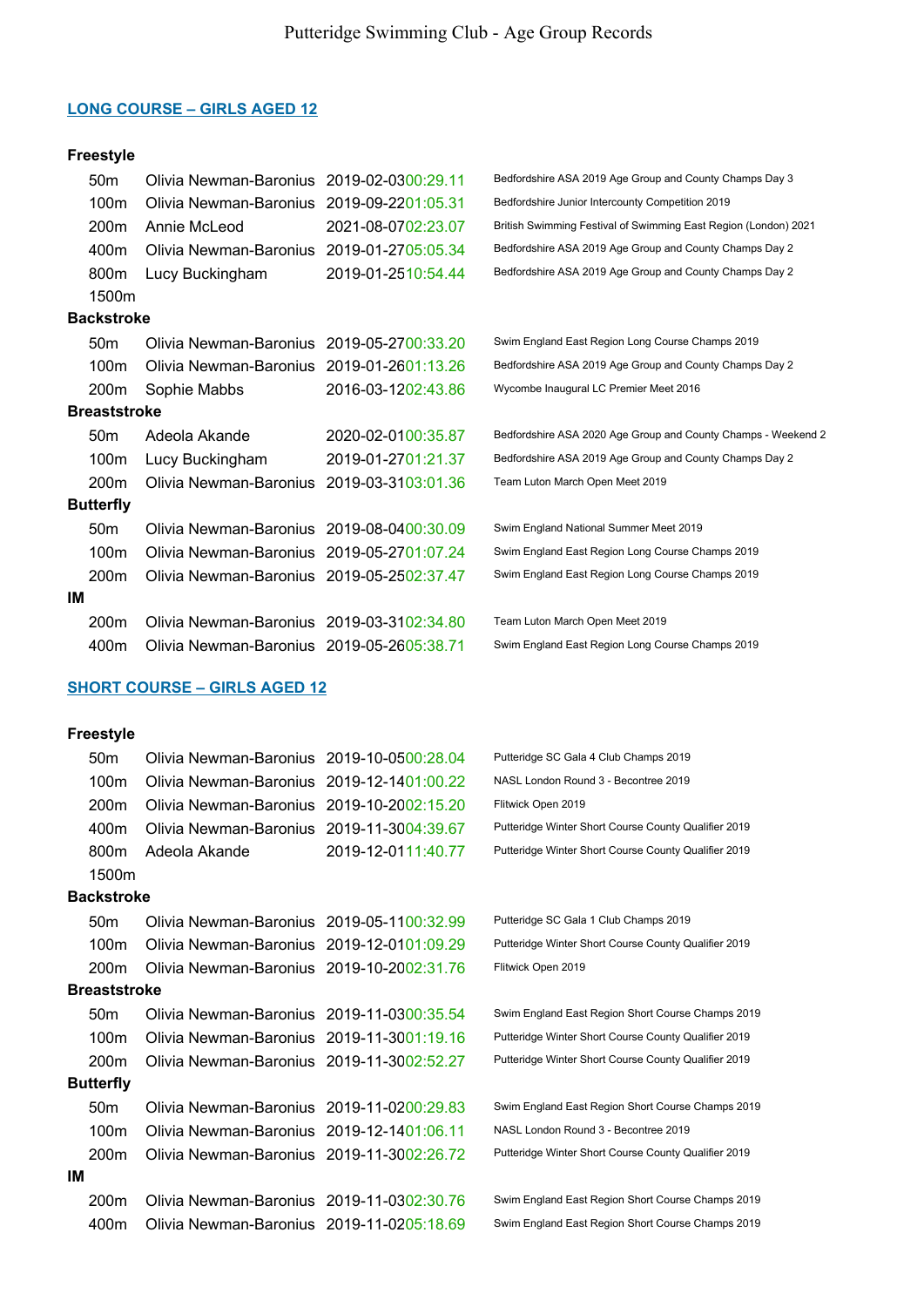# Freestyle

|    | 50 <sub>m</sub>     | Olivia Newman-Baronius                    | 2020-02-0200:28.69 | Bedfordshire ASA 2020 Age Group and County Champs - Weekend 2 |
|----|---------------------|-------------------------------------------|--------------------|---------------------------------------------------------------|
|    | 100m                | Faye Barnard                              | 2004-01-171:02.11  | WASA New Year Meet 2004                                       |
|    | 200m                | Faye Barnard                              | 2003-07-292:16.46  | ASA National Bagcat Champs2003                                |
|    | 400m                | Annie McLeod                              | 2022-05-0704:47.44 | SE East Region Long Course Championships (Juniors) 2022       |
|    | 800m                | Annie McLeod                              | 2022-05-0609:54.32 | SE East Region Long Course Championships (Juniors) 2022       |
|    | 1500m               |                                           |                    |                                                               |
|    | <b>Backstroke</b>   |                                           |                    |                                                               |
|    | 50 <sub>m</sub>     | Olivia Newman-Baronius                    | 2020-02-0200:32.33 | Bedfordshire ASA 2020 Age Group and County Champs - Weekend 2 |
|    | 100m                | Olivia Newman-Baronius 2020-01-2501:11.17 |                    | Bedfordshire ASA 2020 Age Group and County Champs - Weekend 1 |
|    | 200m                | Lucy Calver                               | 2022-02-0602:37.49 | Bedfordshire ASA County Championships 2022                    |
|    | <b>Breaststroke</b> |                                           |                    |                                                               |
|    | 50 <sub>m</sub>     | Lucy Buckingham                           | 2019-08-0300:35.94 | Swim England National Summer Meet 2019                        |
|    | 100m                | <b>Ellie Matthews</b>                     | 2016-08-0101:18.79 | ASA Summer Nationals 2016                                     |
|    | 200 <sub>m</sub>    | <b>Ellie Matthews</b>                     | 2016-05-1502:54.46 | Team Luton May Long Course Meet 2016                          |
|    | <b>Butterfly</b>    |                                           |                    |                                                               |
|    | 50 <sub>m</sub>     | Olivia Newman-Baronius 2020-02-0100:30.06 |                    | Bedfordshire ASA 2020 Age Group and County Champs - Weekend 2 |
|    | 100m                | Olivia Newman-Baronius 2020-01-2501:07.63 |                    | Bedfordshire ASA 2020 Age Group and County Champs - Weekend 1 |
|    | 200 <sub>m</sub>    | Olivia Newman-Baronius 2020-03-1402:28.26 |                    | Putteridge Spring Long Course National Qualifier 2020         |
| ΙM |                     |                                           |                    |                                                               |
|    | 200 <sub>m</sub>    | Olivia Newman-Baronius 2020-03-1402:32.52 |                    | Putteridge Spring Long Course National Qualifier 2020         |
|    | 400m                | Olivia Newman-Baronius 2020-03-1505:27.71 |                    | Putteridge Spring Long Course National Qualifier 2020         |

# SHORT COURSE – GIRLS AGED 13

|    | 50 <sub>m</sub>     | Olivia Newman-Baronius | 2020-11-0100:27.61 | Putteridge Swimming Club LevelX 2020-11-01        |
|----|---------------------|------------------------|--------------------|---------------------------------------------------|
|    | 100m                | Faye Barnard           | 2004-01-241:02.15  | Maxwell 20th Open Meet 2004                       |
|    | 200 <sub>m</sub>    | Faye Barnard           | 2003-03-222:13.89  | Hertfordshire County Champs 2003                  |
|    | 400m                | Amelia Porzio          | 2022-03-2004:51.06 | Basildon & Phoenix Spring Regional Qualifier 2022 |
|    | 800m                | Faye Barnard           | 2003-03-079:51.89  | Hertfordshire County Champs 2003                  |
|    | 1500m               |                        |                    |                                                   |
|    | <b>Backstroke</b>   |                        |                    |                                                   |
|    | 50 <sub>m</sub>     | Olivia Newman-Baronius | 2020-11-0100:31.34 | Putteridge Swimming Club LevelX 2020-11-01        |
|    | 100m                | <b>Ellie Matthews</b>  | 2016-09-2401:11.87 | Team Luton September Short Course Meet 2016       |
|    | 200m                | <b>Ellie Matthews</b>  | 2016-06-2502:35.00 | Putteridge 2016 Club Championship - Gala 1        |
|    | <b>Breaststroke</b> |                        |                    |                                                   |
|    | 50 <sub>m</sub>     | Lucy Buckingham        | 2019-11-0300:34.65 | Swim England East Region Short Course Champs 2019 |
|    | 100m                | <b>Ellie Matthews</b>  | 2016-10-3001:16.25 | Flitwick Dolphins Open Meet 2016                  |
|    | 200 <sub>m</sub>    | <b>Ellie Matthews</b>  | 2016-10-2902:44.86 | Flitwick Dolphins Open Meet 2016                  |
|    | <b>Butterfly</b>    |                        |                    |                                                   |
|    | 50 <sub>m</sub>     | Olivia Newman-Baronius | 2020-11-0100:29.67 | Putteridge Swimming Club LevelX 2020-11-01        |
|    | 100m                | Faye Barnard           | 2003-10-251:06.66  | ESSA Inter-Divisional Champs 2003                 |
|    | 200m                | Faye Barnard           | 2003-06-082:33.25  | Enfield Open Meet 2003                            |
| ΙM |                     |                        |                    |                                                   |
|    | 200m                | Faye Barnard           | 2003-06-072:35.34  | Enfield Open Meet 2003                            |
|    | 400m                | Faye Barnard           | 2003-06-065:25.07  | Enfield Open Meet 2003                            |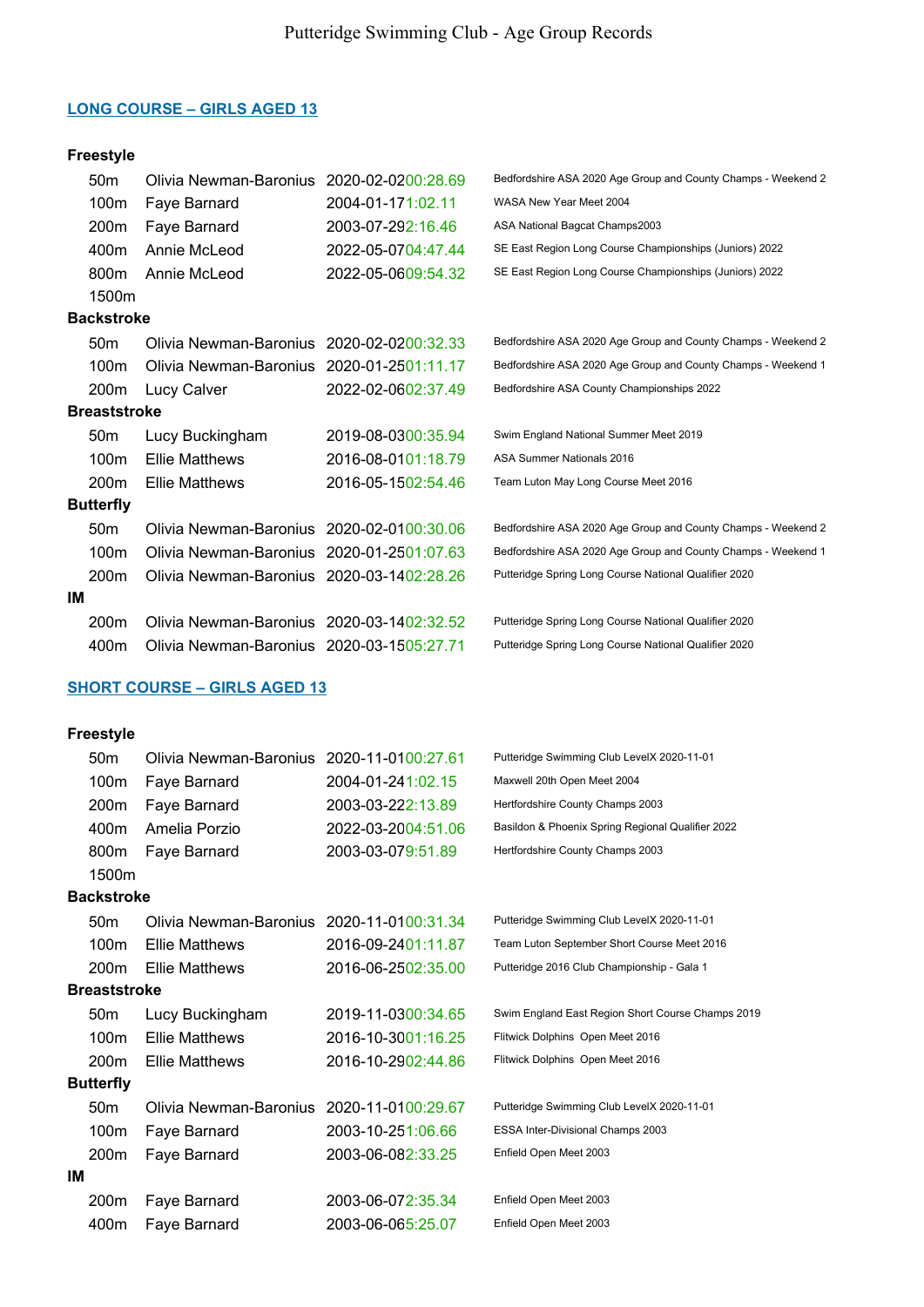# Freestyle

|                     | 50 <sub>m</sub>   | Faye Barnard           | 2005-01-2900:28.68 | Gateshead & Whickham LC Mt2005                                   |
|---------------------|-------------------|------------------------|--------------------|------------------------------------------------------------------|
|                     | 100m              | Faye Barnard           | 2005-01-291:01.32  | Gateshead & Whickham LC Mt2005                                   |
|                     | 200m              | Faye Barnard           | 2005-01-292:12.29  | Gateshead & Whickham LC Mt2005                                   |
|                     | 400m              | Amelia Porzio          | 2022-05-0704:51.16 | SE East Region Long Course Championships (Juniors) 2022          |
|                     | 800m              |                        |                    |                                                                  |
|                     | 1500m             |                        |                    |                                                                  |
|                     | <b>Backstroke</b> |                        |                    |                                                                  |
|                     | 50 <sub>m</sub>   | Olivia Newman-Baronius | 2021-08-0800:33.29 | British Swimming Festival of Swimming East Region (London) 2021  |
|                     | 100m              | <b>Ellie Matthews</b>  | 2018-01-2701:12.15 | Bedfordshire 2018 Age Group & County Champs                      |
|                     | 200 <sub>m</sub>  | Lucy Calver            | 2022-05-0702:37.88 | SE East Region Long Course Championships (Juniors) 2022          |
| <b>Breaststroke</b> |                   |                        |                    |                                                                  |
|                     | 50 <sub>m</sub>   | <b>Ellie Matthews</b>  | 2017-02-0400:35.05 | Bedfordshire ASA 2017 Age Group & County Champs Day 2            |
|                     | 100m              | <b>Ellie Matthews</b>  | 2017-03-2501:18.93 | City of Sheffield Premier Meet 2017                              |
|                     | 200 <sub>m</sub>  | <b>Ellie Matthews</b>  | 2017-05-2802:51.63 | ASA East Region Long Course Championships 2017                   |
|                     | <b>Butterfly</b>  |                        |                    |                                                                  |
|                     | 50 <sub>m</sub>   | Olivia Newman-Baronius | 2021-08-0800:29.87 | British Swimming Festival of Swimming East Region (London) 2021  |
|                     | 100m              | Faye Barnard           | 2005-01-291:06.26  | Gateshead & Whickham LC Mt2005                                   |
|                     | 200 <sub>m</sub>  | Olivia Newman-Baronius | 2021-07-3102:30.97 | British Swimming Festival of Swimming East Region (Norwich) 2021 |
| ΙM                  |                   |                        |                    |                                                                  |
|                     | 200m              | Faye Barnard           | 2004-11-202:33.92  | Stockport Metro 10th AG Meet 2004                                |
|                     | 400m              | Isabella Porzio        | 2019-08-0205:33.83 | Swim Wales Summer Nationals 2019                                 |

# SHORT COURSE – GIRLS AGED 14

|    | 50 <sub>m</sub>   | Olivia Newman-Baronius 2021-11-0700:27.66 |                    | SE East Region Short Course Championships 2021         |
|----|-------------------|-------------------------------------------|--------------------|--------------------------------------------------------|
|    | 100m              | Olivia Newman-Baronius 2021-12-1100:59.46 |                    | The National Arena Swimming League London Round 3 2021 |
|    | 200 <sub>m</sub>  | Olivia Newman-Baronius                    | 2021-11-0702:10.45 | SE East Region Short Course Championships 2021         |
|    | 400m              | Olivia Newman-Baronius                    | 2021-06-2704:42.13 | Putteridge Swimming Club LevelX 2021-06-27             |
|    | 800 <sub>m</sub>  | Isabella Porzio                           | 2019-12-0110:04.41 | Putteridge Winter Short Course County Qualifier 2019   |
|    |                   | 1500m Paula Lake                          | 2004-03-1321:10.64 | Bedfordshire County Champs 2004                        |
|    | <b>Backstroke</b> |                                           |                    |                                                        |
|    | 50 <sub>m</sub>   | Olivia Newman-Baronius                    | 2021-07-1700:32.56 | Putteridge Swimming Club LevelX 2021-07-17             |
|    | 100m              | Olivia Newman-Baronius                    | 2021-05-0901:09.81 | Putteridge Swimming Club LevelX 2021-05-09             |
|    | 200 <sub>m</sub>  | <b>Bleu Wildman</b>                       | 2016-09-2502:30.34 | Team Luton September Short Course Meet 2016            |
|    | Breaststroke      |                                           |                    |                                                        |
|    | 50 <sub>m</sub>   | Lucy Buckingham                           | 2020-11-0100:32.59 | Putteridge Swimming Club LevelX 2020-11-01             |
|    | 100 <sub>m</sub>  | Olivia Newman-Baronius 2021-06-1301:16.94 |                    | Putteridge Swimming Club LevelX 2021-06-13             |
|    | 200 <sub>m</sub>  | <b>Ellie Matthews</b>                     | 2017-10-2102:46.46 | Flitwick Dolphins Open Meet 2017                       |
|    | <b>Butterfly</b>  |                                           |                    |                                                        |
|    | 50 <sub>m</sub>   | Olivia Newman-Baronius 2021-12-0500:29.07 |                    | Swim England National Winter Championships (25m) 2021  |
|    | 100m              | Olivia Newman-Baronius 2021-11-0701:03.93 |                    | SE East Region Short Course Championships 2021         |
|    | 200m              | Olivia Newman-Baronius 2021-12-0302:21.68 |                    | Swim England National Winter Championships (25m) 2021  |
| IM |                   |                                           |                    |                                                        |
|    | 200 <sub>m</sub>  | Olivia Newman-Baronius 2021-12-1102:22.81 |                    | The National Arena Swimming League London Round 3 2021 |
|    | 400m              | Olivia Newman-Baronius 2021-07-1705:25.13 |                    | Putteridge Swimming Club LevelX 2021-07-17             |
|    |                   |                                           |                    |                                                        |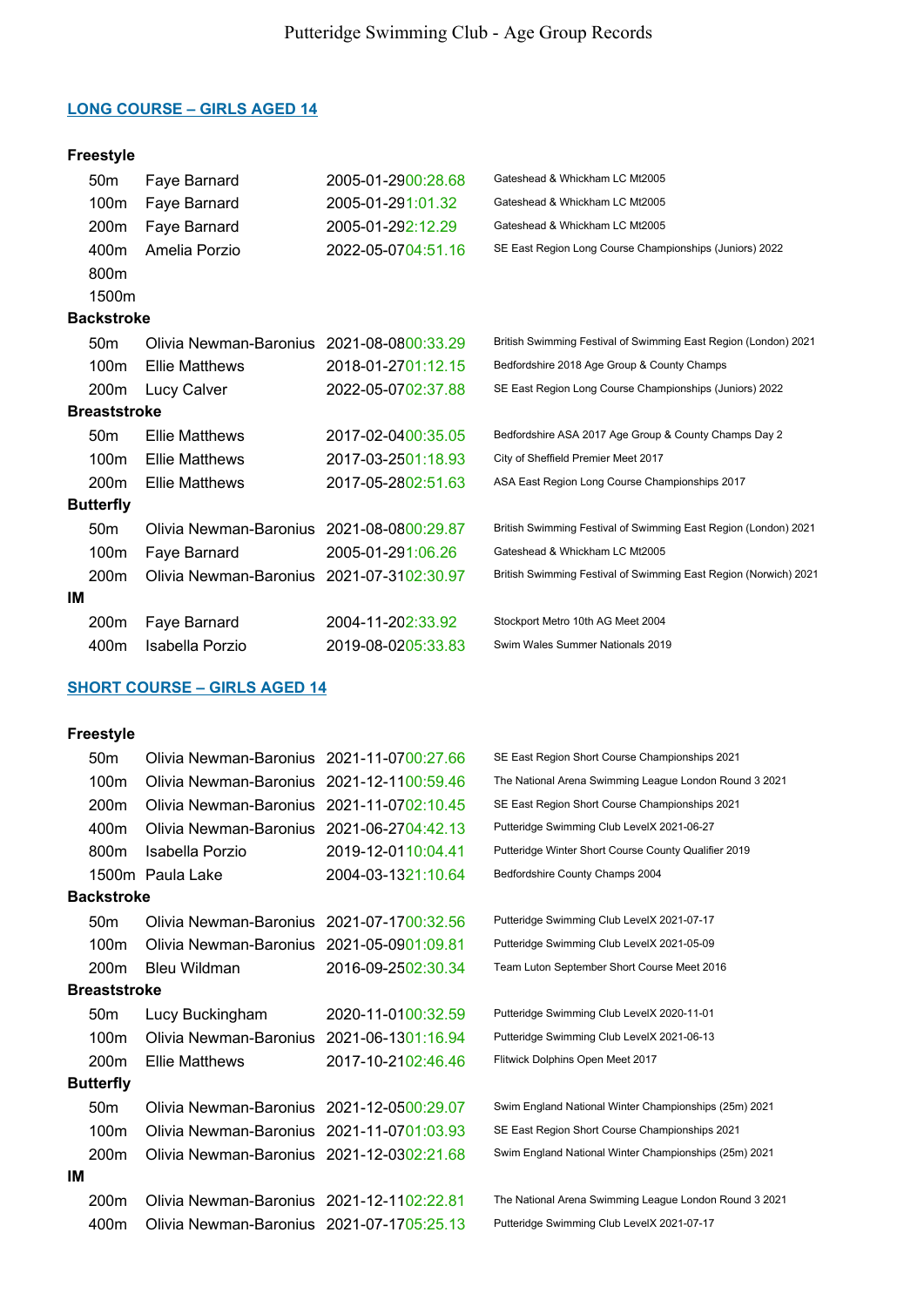# Freestyle

|              | 50 <sub>m</sub>  | Faye Barnard                              | 2005-08-0400:28.73 | Commonwealth Trials 2005                                      |
|--------------|------------------|-------------------------------------------|--------------------|---------------------------------------------------------------|
|              | 100m             | Faye Barnard                              | 2005-08-041:01.41  | Commonwealth Trials 2005                                      |
|              | 200 <sub>m</sub> | Olivia Newman-Baronius                    | 2022-05-0202:14.38 | SE East Region Long Course Championships (Seniors) 2022       |
|              | 400m             | Olivia Newman-Baronius                    | 2022-01-3004:49.22 | Bedfordshire ASA County Championships 2022                    |
|              | 800m             | Isabella Porzio                           | 2020-01-2410:33.74 | Bedfordshire ASA 2020 Age Group and County Champs - Weekend 1 |
|              | 1500m            |                                           |                    |                                                               |
|              | Backstroke       |                                           |                    |                                                               |
|              | 50 <sub>m</sub>  | Olivia Newman-Baronius                    | 2022-02-0600:32.33 | Bedfordshire ASA County Championships 2022                    |
|              | 100m             | <b>Ellie Matthews</b>                     | 2019-01-2601:11.55 | Bedfordshire ASA 2019 Age Group and County Champs Day 2       |
|              | 200 <sub>m</sub> | <b>Bleu Wildman</b>                       | 2017-05-1402:34.69 | Team Luton May Long Course Meet 2017                          |
| Breaststroke |                  |                                           |                    |                                                               |
|              | 50 <sub>m</sub>  | Lucy Buckingham                           | 2022-03-1200:34.04 | Edinburgh International 2022                                  |
|              | 100m             | Lucy Buckingham                           | 2022-03-1101:14.66 | Edinburgh International 2022                                  |
|              | 200m             | Lucy Buckingham                           | 2022-03-1302:42.29 | Edinburgh International 2022                                  |
|              | <b>Butterfly</b> |                                           |                    |                                                               |
|              | 50 <sub>m</sub>  | Olivia Newman-Baronius                    | 2022-02-0500:29.73 | Bedfordshire ASA County Championships 2022                    |
|              | 100m             | Olivia Newman-Baronius 2022-03-1301:05.54 |                    | Putteridge SC Spring LC National Qualifier 2022               |
|              | 200 <sub>m</sub> | Faye Barnard                              | 2005-06-172:22.78  | World LC Trial Stage 3 Meet 2005                              |
| ΙM           |                  |                                           |                    |                                                               |
|              | 200m             | Lucy Buckingham                           | 2022-03-1302:28.64 | Edinburgh International 2022                                  |
|              | 400m             | Olivia Newman-Baronius 2022-02-0505:22.85 |                    | Bedfordshire ASA County Championships 2022                    |

# SHORT COURSE – GIRLS AGED 15

|    | 50 <sub>m</sub>     | Lucy Buckingham       | 2021-12-1900:27.72 | City of Bristol Christmas Cracker 2021               |
|----|---------------------|-----------------------|--------------------|------------------------------------------------------|
|    | 100 <sub>m</sub>    | <b>Ellie Matthews</b> | 2018-06-2301:01.38 | Putteridge 2018 Club Championships - Gala 2          |
|    | 200 <sub>m</sub>    | <b>Ellie Matthews</b> | 2018-03-1002:15.19 | CoStA Spring Open Meet 2018                          |
|    | 400m                | <b>Ellie Matthews</b> | 2018-05-1904:55.29 | Putteridge 2018 Club Championships - Gala 1          |
|    | 800m                | Alice Corran          | 2019-12-0110:41.28 | Putteridge Winter Short Course County Qualifier 2019 |
|    |                     | 1500m Alice Corran    | 2019-11-3020:42.03 | Putteridge Winter Short Course County Qualifier 2019 |
|    | <b>Backstroke</b>   |                       |                    |                                                      |
|    | 50 <sub>m</sub>     | Sophie Mabbs          | 2019-03-0900:31.83 | Putteridge SC Regional Qualifier 2019                |
|    | 100m                | Sophie Mabbs          | 2019-03-0901:09.30 | Putteridge SC Regional Qualifier 2019                |
|    | 200m                | Lucy Buckingham       | 2021-07-1102:29.12 | Putteridge Swimming Club LevelX 2021-07-11           |
|    | <b>Breaststroke</b> |                       |                    |                                                      |
|    | 50 <sub>m</sub>     | Lucy Buckingham       | 2021-12-1900:32.68 | City of Bristol Christmas Cracker 2021               |
|    | 100 <sub>m</sub>    | Lucy Buckingham       | 2021-12-1801:12.92 | City of Bristol Christmas Cracker 2021               |
|    | 200m                | Lucy Buckingham       | 2021-12-1902:39.84 | City of Bristol Christmas Cracker 2021               |
|    | <b>Butterfly</b>    |                       |                    |                                                      |
|    | 50 <sub>m</sub>     | Lucy Buckingham       | 2021-12-1900:29.63 | City of Bristol Christmas Cracker 2021               |
|    | 100m                | Faye Barnard          | 2005-10-161:04.91  | National Counties Team Mt 2005                       |
|    | 200m                | Faye Barnard          | 2005-05-212:21.56  | Hatfield UK Challenge 2005                           |
| ΙM |                     |                       |                    |                                                      |
|    | 200m                | Lucy Buckingham       | 2021-12-1802:24.71 | City of Bristol Christmas Cracker 2021               |
|    | 400m                | <b>Ellie Matthews</b> | 2018-07-2105:19.33 | Putteridge L2 Inaugural Alternative Nationals 2018   |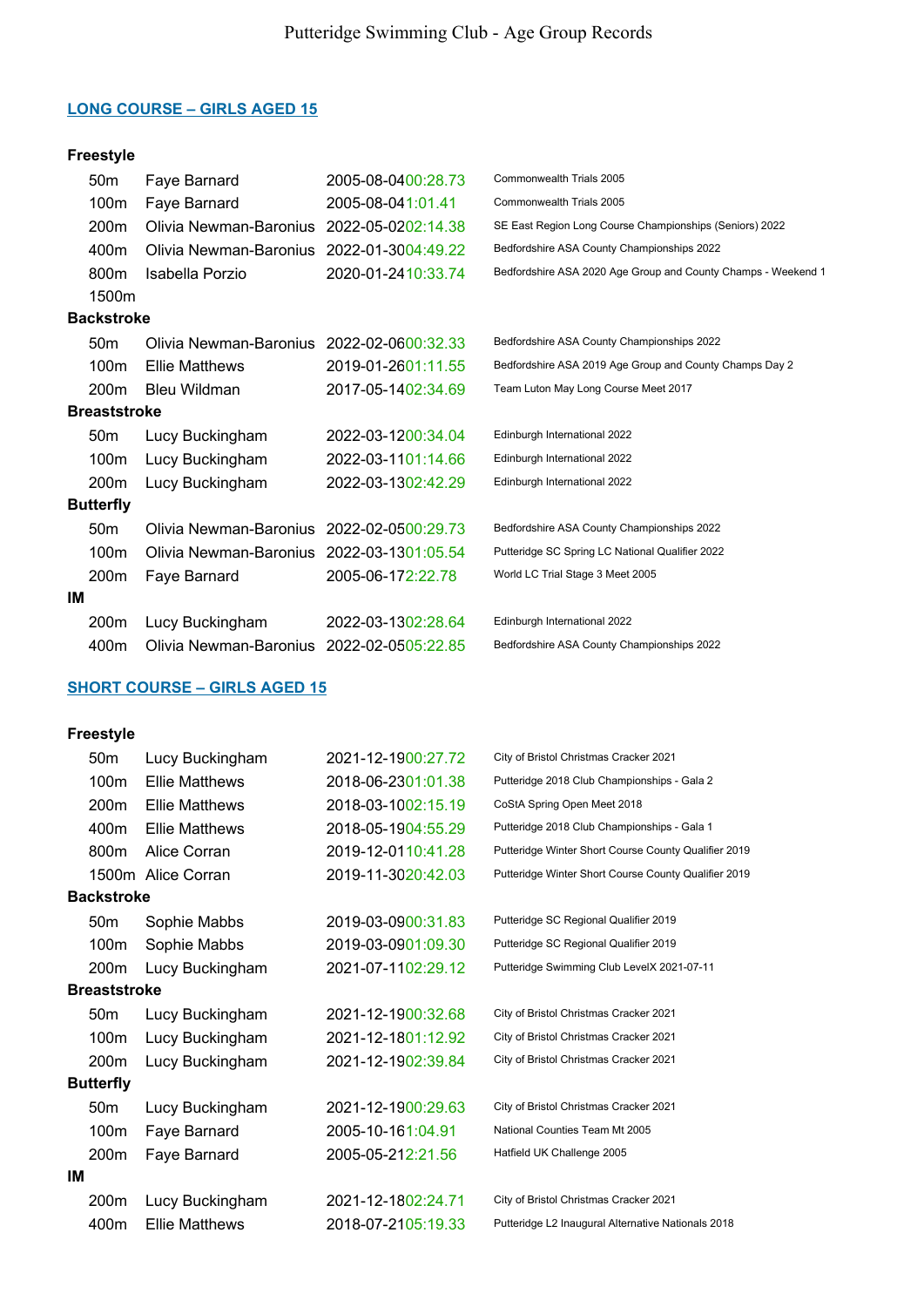### Freestyle

|    | 50 <sub>m</sub>     | Lauren Simpkins       | 2014-05-2500:28.38 | Team Luton Last Chance National Qualifier 2014          |
|----|---------------------|-----------------------|--------------------|---------------------------------------------------------|
|    | 100m                | Lauren Simpkins       | 2014-07-0501:02.15 | Bishop Stortford End of Season Open Meet 2014           |
|    | 200 <sub>m</sub>    | Faye Barnard          | 2006-04-292:13.35  | East Region Youth Champs 2006                           |
|    | 400m                | Bleu Wildman          | 2018-01-2804:59.97 | Bedfordshire 2018 Age Group & County Champs             |
|    | 800 <sub>m</sub>    | Faye Barnard          | 2006-11-0410:09.78 | East Region LC Champs 2006                              |
|    | 1500m               |                       |                    |                                                         |
|    | <b>Backstroke</b>   |                       |                    |                                                         |
|    | 50 <sub>m</sub>     | Lauren Simpkins       | 2014-05-0400:32.37 | ASA East Region Youth Championships 2014                |
|    | 100 <sub>m</sub>    | <b>Bleu Wildman</b>   | 2018-01-2701:11.13 | Bedfordshire 2018 Age Group & County Champs             |
|    | 200 <sub>m</sub>    | <b>Bleu Wildman</b>   | 2018-02-0402:29.77 | Bedfordshire 2018 Age Group & County Champs Day 2       |
|    | <b>Breaststroke</b> |                       |                    |                                                         |
|    | 50 <sub>m</sub>     | <b>Ellie Matthews</b> | 2019-02-0200:36.12 | Bedfordshire ASA 2019 Age Group and County Champs Day 3 |
|    | 100 <sub>m</sub>    | Lisa Kelly            | 2002-04-201:16.61  | Ealing Spring Open LC Meet 2002                         |
|    | 200 <sub>m</sub>    | <b>Ellie Matthews</b> | 2019-05-0402:49.47 | Swim England East Region Long Course Champs 2019        |
|    | <b>Butterfly</b>    |                       |                    |                                                         |
|    | 50 <sub>m</sub>     | <b>Ellie Matthews</b> | 2019-05-0500:31.32 | Swim England East Region Long Course Champs 2019        |
|    | 100m                | Faye Barnard          | 2006-04-231:06.70  | Speedo League 37th Final 2006                           |
|    | 200 <sub>m</sub>    | Faye Barnard          | 2006-04-302:28.22  | East Region Youth Champs 2006                           |
| ΙM |                     |                       |                    |                                                         |
|    | 200 <sub>m</sub>    | <b>Ellie Matthews</b> | 2019-05-0602:31.88 | Swim England East Region Long Course Champs 2019        |
|    | 400m                | Lisa Kelly            | 2001-06-235:40.55  | Midland District Age Groups 2001                        |
|    |                     |                       |                    |                                                         |

### SHORT COURSE – GIRLS AGED 16

| 50 <sub>m</sub>  | Lauren Simpkins        | 2014-12-0700:27.23         | ASA East Region Winter Championships 2014            |
|------------------|------------------------|----------------------------|------------------------------------------------------|
| 100m             | Lauren Simpkins        | 2014-12-0601:00.19         | ASA East Region Winter Championships 2014            |
| 200 <sub>m</sub> | <b>Ellie Matthews</b>  | 2019-11-3002:12.04         | Putteridge Winter Short Course County Qualifier 2019 |
| 400m             | Faye Barnard           | 2007-01-204:45.24          | Biggleswade 8th Open Meet 2007                       |
| 800m             | Faye Barnard           | 2006-05-139:51.71          | Hatfield UK Challenge#2 2006                         |
| 1500m            |                        |                            |                                                      |
|                  |                        |                            |                                                      |
| 50 <sub>m</sub>  | Lauren Simpkins        | 2014-03-2300:31.45         | Bedfordshire Age Group & County Champs #3 2014       |
| 100 <sub>m</sub> | <b>Ellie Matthews</b>  | 2019-11-0301:07.27         | Swim England East Region Short Course Champs 2019    |
| 200 <sub>m</sub> | <b>Ellie Matthews</b>  | 2019-11-0202:23.71         | Swim England East Region Short Course Champs 2019    |
|                  |                        |                            |                                                      |
| 50 <sub>m</sub>  | <b>Ellie Matthews</b>  | 2019-06-2200:35.15         | Putteridge SC Gala 2 Club Champs 2019                |
| 100m             | <b>Ellie Matthews</b>  | 2019-11-0201:15.44         | Swim England East Region Short Course Champs 2019    |
| 200 <sub>m</sub> | <b>Ellie Matthews</b>  | 2019-11-3002:40.39         | Putteridge Winter Short Course County Qualifier 2019 |
|                  |                        |                            |                                                      |
| 50 <sub>m</sub>  | Faye Barnard           | 2007-02-1000:30.62         | Hatfield UK Challenge 2007                           |
| 100m             | Faye Barnard           | 2007-02-101:05.83          | Hatfield UK Challenge 2007                           |
| 200m             | Isabella Porzio        | 2021-10-1702:40.78         | Flitwick Dolphins Open 2021                          |
|                  |                        |                            |                                                      |
| 200 <sub>m</sub> | <b>Ellie Matthews</b>  | 2019-10-1202:25.53         | NASL London Round 1 - Inspire Luton 2019             |
| 400m             | <b>Ellie Matthews</b>  | 2019-06-2205:14.69         | Putteridge SC Gala 2 Club Champs 2019                |
|                  | <b>Butterfly</b><br>IM | Backstroke<br>Breaststroke |                                                      |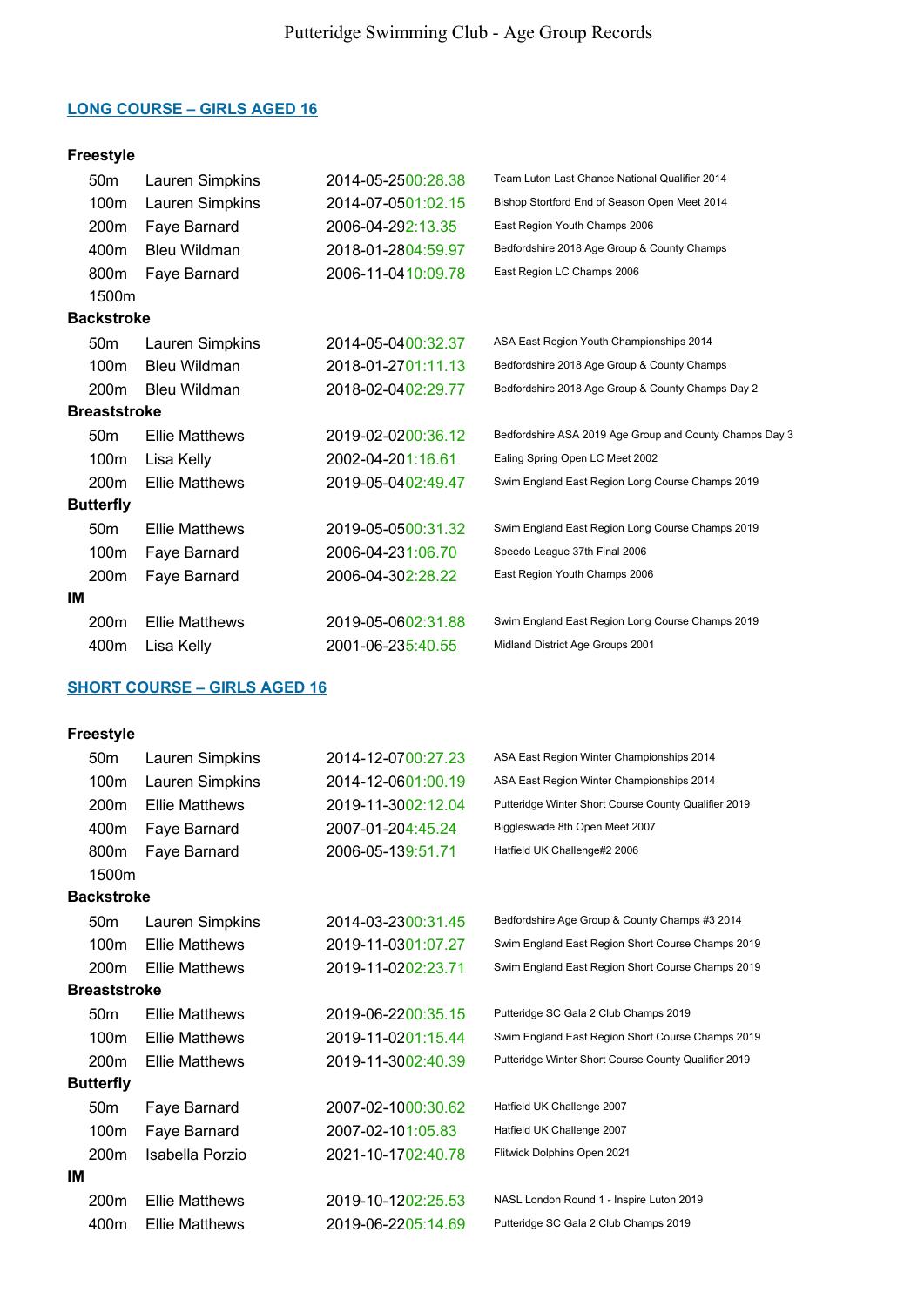# Freestyle

|                     | 50 <sub>m</sub>   | Lauren Simpkins | 2015-05-0200:27.23 | ASA East Region Summer Championships Weekend 1 2015     |
|---------------------|-------------------|-----------------|--------------------|---------------------------------------------------------|
|                     | 100m              | Lauren Simpkins | 2015-05-0301:00.43 | ASA East Region Summer Championships Weekend 1 2015     |
|                     | 200m              | Lauren Simpkins | 2015-03-0802:13.51 | Bedfordshire ASA County Championships Day1 2015         |
|                     | 400m              | Isabella Porzio | 2022-01-3004:54.03 | Bedfordshire ASA County Championships 2022              |
|                     | 800m              |                 |                    |                                                         |
|                     | 1500m             |                 |                    |                                                         |
|                     | <b>Backstroke</b> |                 |                    |                                                         |
|                     | 50 <sub>m</sub>   | Lauren Simpkins | 2015-08-0800:31.24 | ASA Summer Nationals 2015                               |
|                     | 100m              | Lauren Simpkins | 2015-03-2101:08.72 | Bedfordshire ASA County Championships Day2 2015         |
|                     | 200m              | Bleu Wildman    | 2019-02-0302:42.25 | Bedfordshire ASA 2019 Age Group and County Champs Day 3 |
| <b>Breaststroke</b> |                   |                 |                    |                                                         |
|                     | 50 <sub>m</sub>   | Isabella Porzio | 2022-02-0500:36.48 | Bedfordshire ASA County Championships 2022              |
|                     | 100m              | Isabella Porzio | 2022-03-1201:17.96 | Putteridge SC Spring LC National Qualifier 2022         |
|                     | 200 <sub>m</sub>  | Isabella Porzio | 2022-03-1202:45.76 | Putteridge SC Spring LC National Qualifier 2022         |
|                     | <b>Butterfly</b>  |                 |                    |                                                         |
|                     | 50 <sub>m</sub>   | Lauren Simpkins | 2015-03-2200:30.30 | Bedfordshire ASA County Championships Day2 2015         |
|                     | 100m              | Faye Barnard    | 2007-04-061:07.34  | Leatherhead Easter Open 2007                            |
|                     | 200m              | Faye Barnard    | 2007-05-062:28.91  | East Region Youth Champs 2007                           |
| ΙM                  |                   |                 |                    |                                                         |
|                     | 200m              | Isabella Porzio | 2022-05-0202:33.93 | SE East Region Long Course Championships (Seniors) 2022 |
|                     | 400m              | Isabella Porzio | 2022-03-1305:25.41 | Putteridge SC Spring LC National Qualifier 2022         |

# SHORT COURSE – GIRLS AGED 17

|    | 50 <sub>m</sub>     | Lauren Simpkins | 2015-10-1700:27.38 | Hemel Hempstead 102nd Birthday Open 2015          |
|----|---------------------|-----------------|--------------------|---------------------------------------------------|
|    | 100m                | Lauren Simpkins | 2015-11-0700:59.05 | ASA East Region Winter Championships 2015         |
|    | 200m                | Faye Barnard    | 2008-01-262:16.60  | Biggleswade Open Meet 2008                        |
|    | 400m                | Jasmine Gore    | 2019-10-1905:03.50 | Flitwick Open 2019                                |
|    | 800m                | Lauren Simpkins | 2015-10-1700:27.38 | Hemel Hempstead 102nd Birthday Open 2015          |
|    | 1500m               |                 |                    |                                                   |
|    | <b>Backstroke</b>   |                 |                    |                                                   |
|    | 50 <sub>m</sub>     | Lauren Simpkins | 2015-06-1300:31.05 | Putteridge Club Championships 1, 2, 3 2015        |
|    | 100m                | Lauren Simpkins | 2015-07-0501:08.03 | ASA East Region Inter County Meet 2015            |
|    | 200 <sub>m</sub>    | Claire Warne    | 2010-04-1103:32.73 | Luton Short Course Meet 2010                      |
|    | <b>Breaststroke</b> |                 |                    |                                                   |
|    | 50 <sub>m</sub>     | Isabella Porzio | 2022-03-2000:35.27 | Basildon & Phoenix Spring Regional Qualifier 2022 |
|    | 100 <sub>m</sub>    | Isabella Porzio | 2022-03-1901:15.60 | Basildon & Phoenix Spring Regional Qualifier 2022 |
|    | 200 <sub>m</sub>    | Isabella Porzio | 2022-03-1902:41.64 | Basildon & Phoenix Spring Regional Qualifier 2022 |
|    | <b>Butterfly</b>    |                 |                    |                                                   |
|    | 50 <sub>m</sub>     | Lauren Simpkins | 2015-11-0700:29.86 | ASA East Region Winter Championships 2015         |
|    | 100m                | Faye Barnard    | 2007-05-191:06.04  | Hatfield UK Challenge #2 2007                     |
|    | 200 <sub>m</sub>    | Faye Barnard    | 2007-05-192:26.23  | Hatfield UK Challenge #2 2007                     |
| IΜ |                     |                 |                    |                                                   |
|    | 200 <sub>m</sub>    | Isabella Porzio | 2022-03-2002:28.93 | Basildon & Phoenix Spring Regional Qualifier 2022 |
|    | 400m                | Jasmine Gore    | 2019-10-2005:49.80 | Flitwick Open 2019                                |
|    |                     |                 |                    |                                                   |